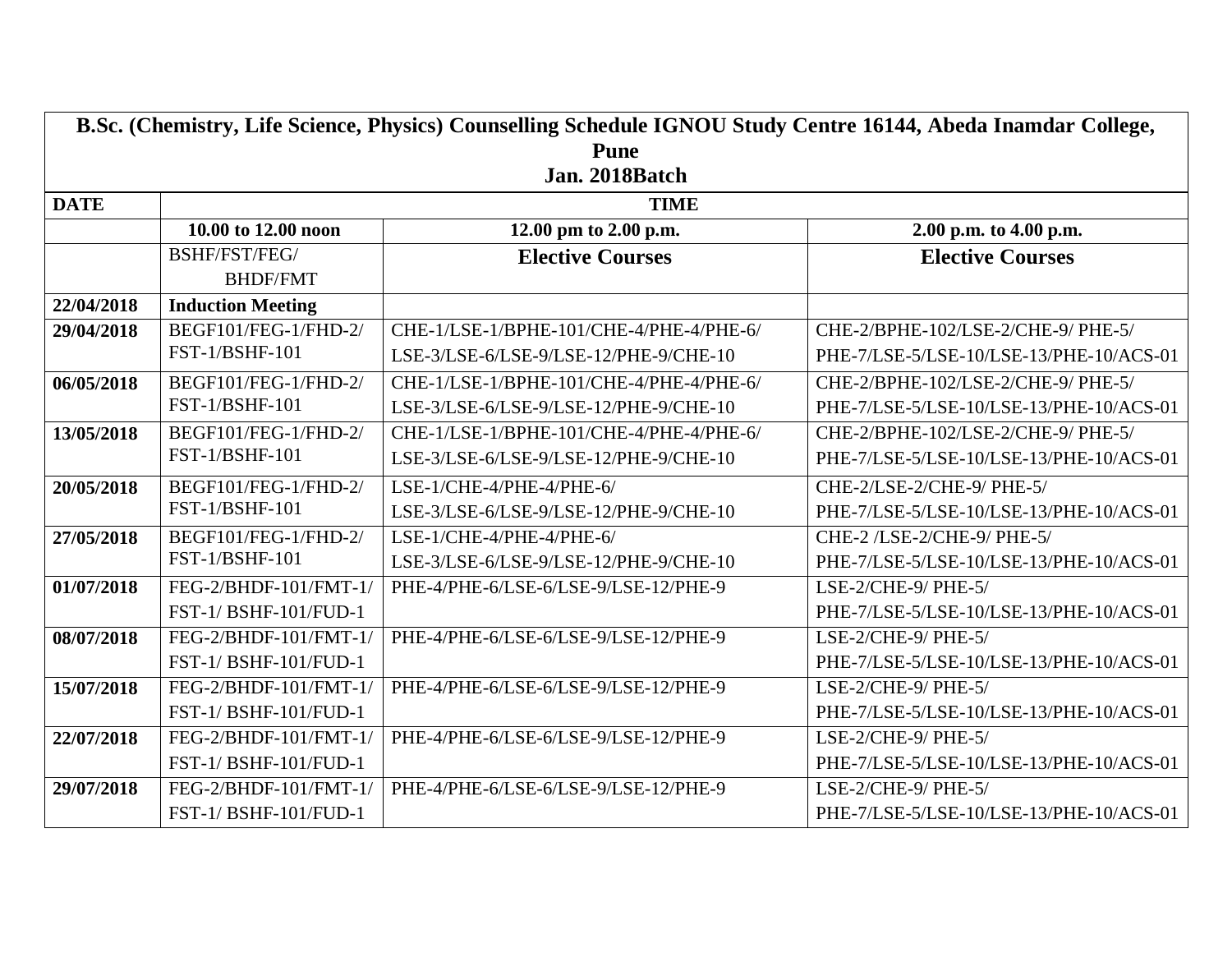| BSW (Social Work) Counselling Schedule IGNOU Study Centre 16144, Abeda Inamdar College, Pune<br>Jan. 2018Batch |                                                       |                               |                         |  |
|----------------------------------------------------------------------------------------------------------------|-------------------------------------------------------|-------------------------------|-------------------------|--|
| <b>DATE</b>                                                                                                    | <b>TIME</b>                                           |                               |                         |  |
|                                                                                                                | 10.00 to 12.00 noon                                   | 12.00 pm to 2.00 p.m.         | 2.00 p.m. to 4.00 p.m.  |  |
|                                                                                                                | <b>Foundation Course</b>                              | <b>Elective Courses</b>       | <b>Elective Courses</b> |  |
| 22/04/2018                                                                                                     | <b>Induction Meeting</b>                              |                               |                         |  |
| 29/04/2018                                                                                                     | <b>BEGF101/FHD-2/</b><br><b>FST-1/BSHF-101</b>        | BSWE- 01/ BSWE- 02/ BSWE- 03/ | <b>BSWE-04/BSWE-05/</b> |  |
| 06/05/2018                                                                                                     | <b>BEGF101/FHD-2/</b><br><b>FST-1/BSHF-101</b>        | BSWE-01/BSWE-02/BSWE-03/      | BSWE-04/BSWE-05/        |  |
| 13/05/2018                                                                                                     | <b>BEGF101/FHD-2/</b><br><b>FST-1/BSHF-101</b>        | BSWE-01/BSWE-02/BSWE-03/      | BSWE-04/BSWE-05/        |  |
| 20/05/2018                                                                                                     | BEGF101/FHD-2/<br><b>FST-1/BSHF-101</b>               | BSWE-01/BSWE-02/BSWE-03/      | <b>BSWE-04/BSWE-05/</b> |  |
| 27/05/2018                                                                                                     | BEGF101/FHD-2/<br><b>FST-1/BSHF-101</b>               | BSWE- 01/ BSWE- 02/ BSWE- 03/ | <b>BSWE-04/BSWE-05/</b> |  |
| 01/07/2018                                                                                                     | FEG-2/BHDF-101/FMT-1/ FST-1/<br><b>BSHF-101/FUD-1</b> | BSWE-01/BSWE-02/BSWE-03/      | BSWE-04/BSWE-05/        |  |
| 08/07/2018                                                                                                     | FEG-2/BHDF-101/FMT-1/ FST-1/<br><b>BSHF-101/FUD-1</b> | BSWE-01/BSWE-02/BSWE-03/      | BSWE-04/BSWE-05/        |  |
| 15/07/2018                                                                                                     | FEG-2/BHDF-101/FMT-1/ FST-1/<br><b>BSHF-101/FUD-1</b> | BSWE-01/BSWE-02/BSWE-03/      | <b>BSWE-04/BSWE-05/</b> |  |
| 22/07/2018                                                                                                     | FEG-2/BHDF-101/FMT-1/ FST-1/<br><b>BSHF-101/FUD-1</b> | BSWE-01/BSWE-02/BSWE-03/      | BSWE-04/BSWE-05/        |  |
| 29/07/2018                                                                                                     | FEG-2/BHDF-101/FMT-1/ FST-1/<br><b>BSHF-101/FUD-1</b> | BSWE-01/BSWE-02/BSWE-03/      | <b>BSWE-04/BSWE-05/</b> |  |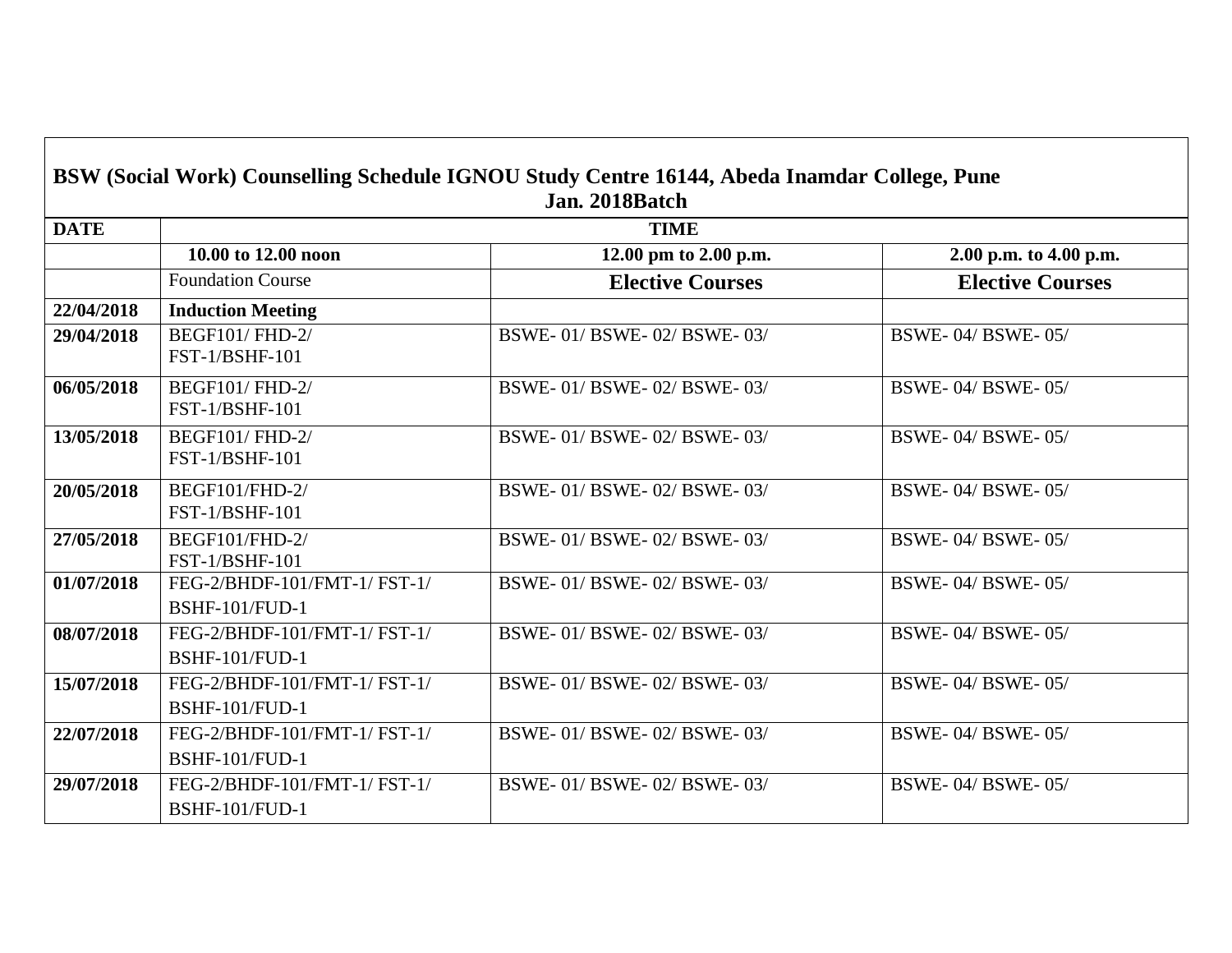## **NOTES:**

Learners are advised to study the material well and come prepared so that there will be fruitful discussion at the Counselling sessions. Remember that Counselling sessions are not teaching sessions and are meant to facilitate you to understand the material properly and to assist you to learn. You will get a chance to interact with other peer learners and the Counsellor, so do make it convenient to attend and avail the benefit of these sessions to help you learn better.

## **Academic Counselor's:**

| <b>Foundation Courses</b>                                      |                      |        |
|----------------------------------------------------------------|----------------------|--------|
| Teacher's                                                      | <b>Courses</b>       | Remark |
|                                                                | <b>FST</b>           |        |
| Prof. Asama Shaikh                                             | <b>BHDF</b> (Hindi)  |        |
| Prof. RafeequeSayyed, Prof. S. Shaikh, Prof. S Ahmend, Mr. S.S | <b>BSHF</b>          |        |
| Prof. Asif khan, Prof. Rayeesa Shaikh                          | English (BEGF,FEG)   |        |
| Dr. Mohd. Ibrahim Jagirdar, Prof. Patel Shabana                | FUD (Urdu)           |        |
| Prof. NerkarMoreshwar                                          | <b>FMT</b> (Marathi) |        |

| <b>B.Sc. Elective Courses</b> |                        |                          |  |
|-------------------------------|------------------------|--------------------------|--|
| Teacher's                     | <b>Courses</b>         | <b>Remark</b>            |  |
| Prof. Shaikh SirajBabulal     | <b>Chemistry (CHE)</b> | <b>Asst. Coordinator</b> |  |
| <b>Prof. Shaikh Yaseen</b>    | <b>Chemistry (CHE)</b> |                          |  |
| Prof. (Dr. ) YusufiMujahid    | <b>Chemistry (CHE)</b> |                          |  |
| Dr. Ishrat Shaikh             | <b>LSE</b>             |                          |  |
| Dr. ImtiyazZahed Hassan       | <b>LSE</b>             |                          |  |
| Ms. TadviNurralain            | <b>LSE</b>             |                          |  |
| Prof. SohailBagwan            | <b>BHPE, PHE</b>       |                          |  |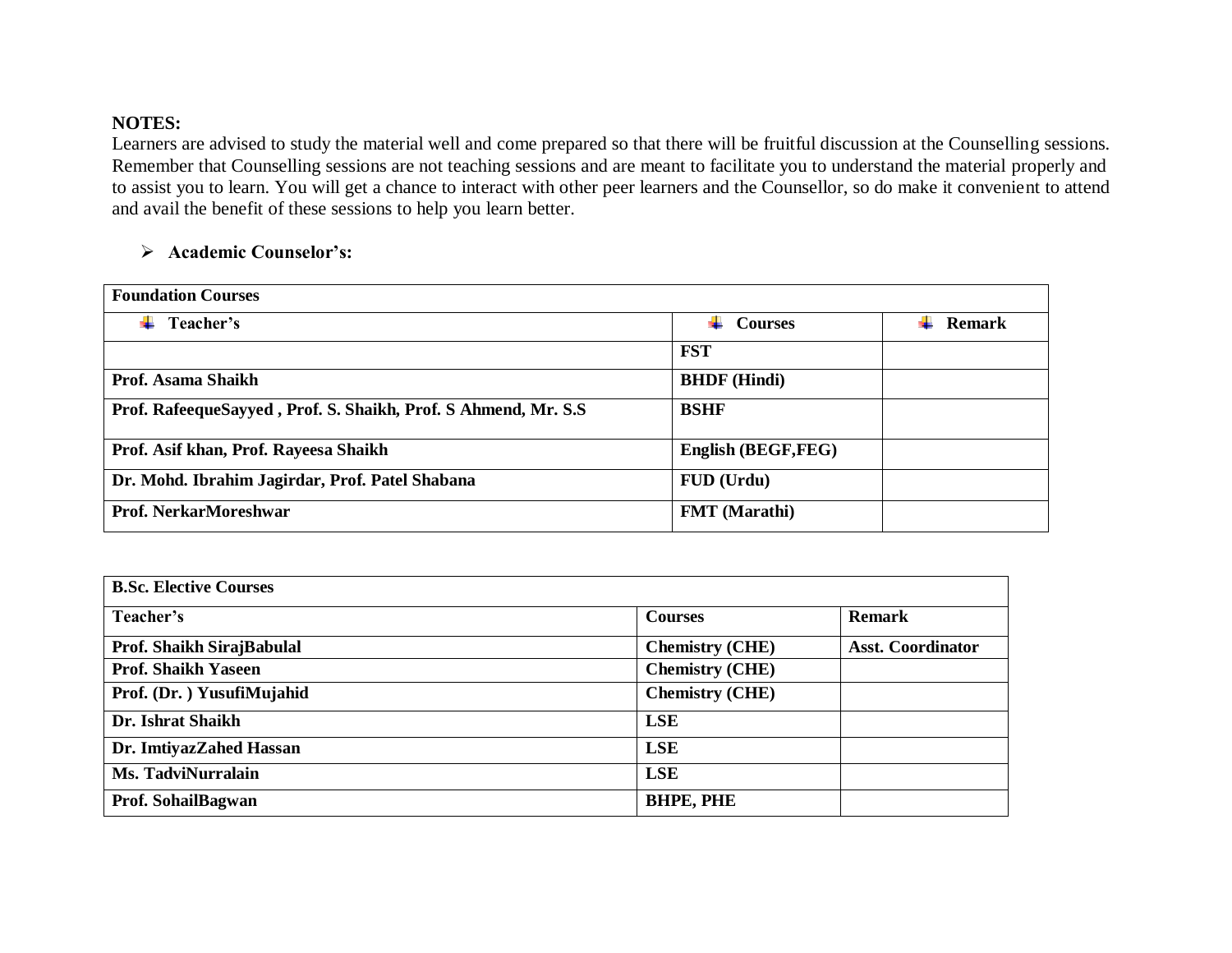| <b>BSW Prog. Elective Courses</b> |                |                                       |  |
|-----------------------------------|----------------|---------------------------------------|--|
| Teacher's                         | <b>Courses</b> | Remark                                |  |
| <b>Prof. Akram Khan</b>           | BSWE           | <b>Academic Counselor &amp; Guide</b> |  |
| Prof. VarshaKanikdale             | <b>BSWE</b>    | <b>Academic Counselor &amp; Guide</b> |  |

**Dr. Mohd. Ibrahim Jagirdar Co-ordinator**

**Ph: 020-26441644**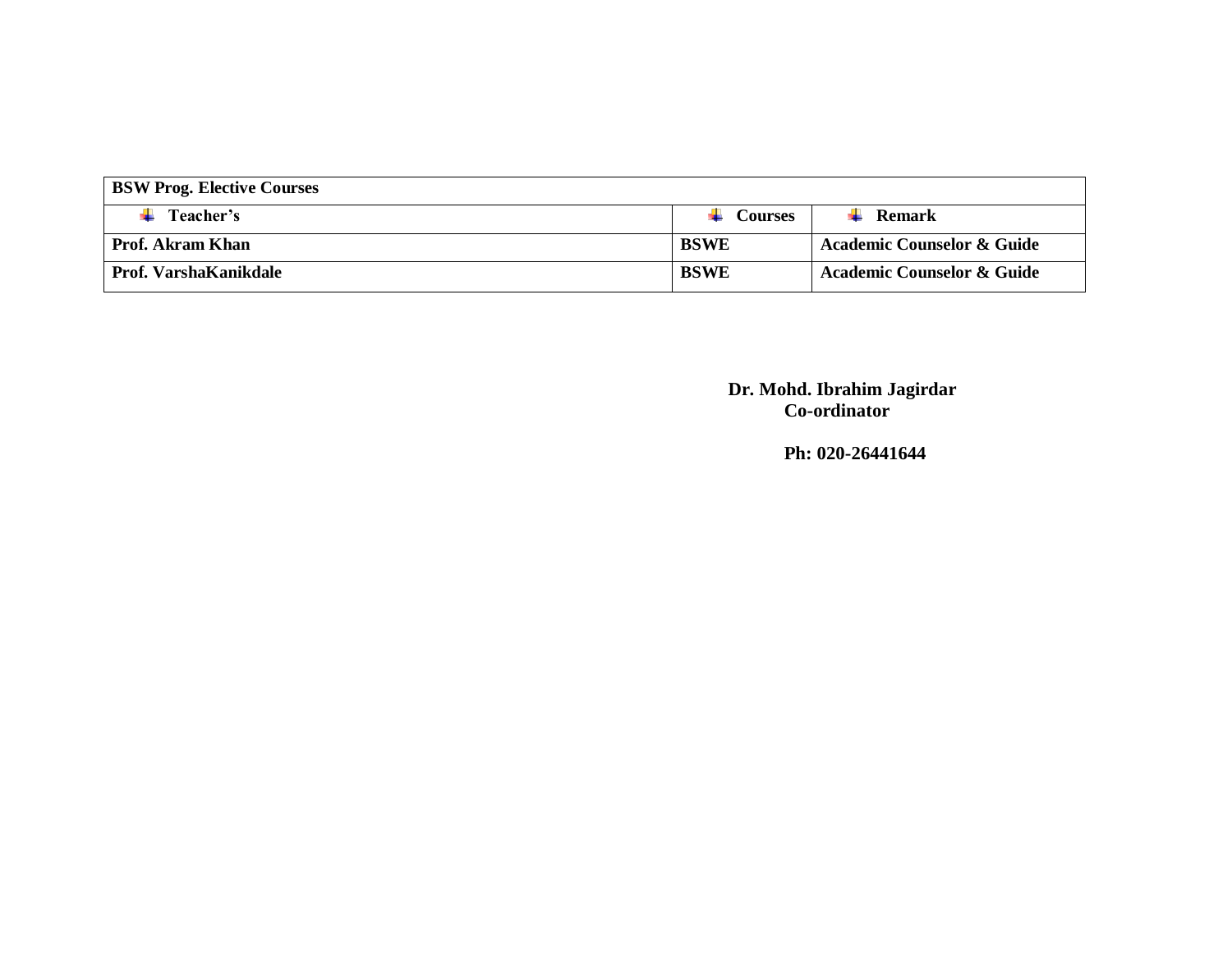| PGJMC Counselling Schedule IGNOU Study Centre 16144, Abeda Inamdar College, Pune |                          |                           |                          |
|----------------------------------------------------------------------------------|--------------------------|---------------------------|--------------------------|
| JAN. 2018 Batch                                                                  |                          |                           |                          |
| <b>DATE</b>                                                                      | <b>TIME</b>              |                           |                          |
|                                                                                  | 10.00 to 12.00 noon      | 12.00 noon to $2.00$ p.m. | 2.00 p.m. to $4.00$ p.m. |
| 22/04/2018                                                                       | <b>Induction Meeting</b> |                           |                          |
| 29/04/2018                                                                       | $JMC-01$                 | $JMC-01$                  |                          |
| 06/05/2018                                                                       | $JMC-01$                 | $JMC-01$                  |                          |
| 13/05/2018                                                                       | $JMC-02$                 | $JMC-02$                  |                          |
| 20/05/2018                                                                       | $JMC-02$                 | $JMC-02$                  |                          |
| 27/05/2018                                                                       | $JMC-03$                 | $JMC-03$                  |                          |
| 01/07/2018                                                                       | $JMC-03$                 | $JMC-03$                  |                          |
| 08/07/2018                                                                       | $JMC-04$                 | $JMC-04$                  |                          |
| 15/07/2018                                                                       | $JMC-04$                 | $JMC-04$                  |                          |